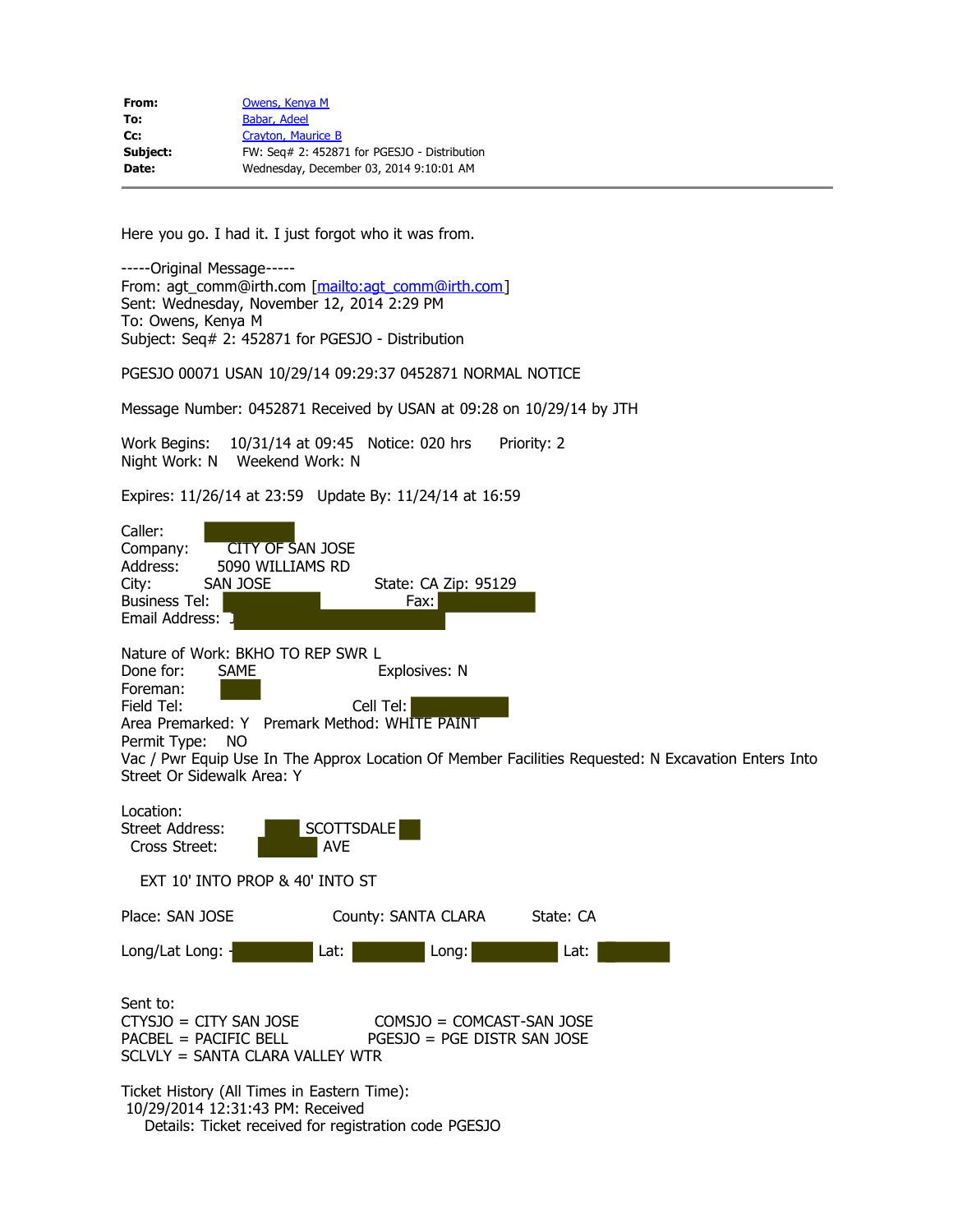| 10/30/2014 12:13:19 PM: Positive Response to Excavator Queued<br>Details: Positive Response to Excavator queued for delivery                                                                                                                                                                                                                                                                                                                                                                                                                                                     |                          |
|----------------------------------------------------------------------------------------------------------------------------------------------------------------------------------------------------------------------------------------------------------------------------------------------------------------------------------------------------------------------------------------------------------------------------------------------------------------------------------------------------------------------------------------------------------------------------------|--------------------------|
| 10/30/2014 12:15:22 PM: Positive Response to Excavator Delivered<br>Details: Positive Response to Excavator successfully sent to                                                                                                                                                                                                                                                                                                                                                                                                                                                 | @SANJOSECA.GOV           |
| Distribution<br>10/29/2014 12:31:43 PM: Put in Folder<br>Details: Put in Edenvale 1 by auto process<br>Notes: Auto Processed per Responsibility Area                                                                                                                                                                                                                                                                                                                                                                                                                             |                          |
| 10/29/2014 12:31:43 PM: Assigned<br>Details: Assigned to EDEN1 - by auto process<br>Notes: Assigned on folder placement                                                                                                                                                                                                                                                                                                                                                                                                                                                          |                          |
| 10/30/2014 12:13:17 PM: Attachment Added<br>Details: Attachment added by EDEN1 -                                                                                                                                                                                                                                                                                                                                                                                                                                                                                                 |                          |
| 10/30/2014 12:13:17 PM: Attachment Added<br>Details: Attachment added by EDEN1 -                                                                                                                                                                                                                                                                                                                                                                                                                                                                                                 |                          |
| 10/30/2014 12:13:18 PM: Attachment Added<br>Details: Attachment added by EDEN1 -                                                                                                                                                                                                                                                                                                                                                                                                                                                                                                 |                          |
| 10/30/2014 12:13:18 PM: Attachment Added<br>Details: Attachment added by EDEN1 -                                                                                                                                                                                                                                                                                                                                                                                                                                                                                                 |                          |
| 10/30/2014 12:13:18 PM: Attachment Added<br>Details: Attachment added by EDEN1 -                                                                                                                                                                                                                                                                                                                                                                                                                                                                                                 |                          |
| 10/30/2014 12:13:18 PM: Attachment Added<br>Details: Attachment added by EDEN1 -                                                                                                                                                                                                                                                                                                                                                                                                                                                                                                 |                          |
| 10/30/2014 12:13:18 PM: Responded<br>Details: .FACILITY MARKED: added by EDEN1 -, located by<br>12:09:00}, Units of Work: 2.00<br>Area Premarked? Yes<br>Un-Locatable? Yes<br>Heavy Equipment? No<br>Facility Types - GT: No<br>Facility Types - GD: Yes<br>Facility Types - ET: No<br>Facility Types - ED: Yes<br>Facility Types - FIBER: No<br>Time Arrived: 10/30/2014 8:33:00 AM<br>Time Departed: 10/30/2014 9:13:08 AM<br>Weather: dry; Surface: asphalt<br>Critical Facility? No<br>Conductive Type: Valve; Standby? No<br>Method Used: Conductive<br>Any Other Means? No | Locate Time: {2014-10-30 |

 Notes: Marked primary electric.; Marked secondary electric. -; Marked gas main. qew assist on electric locate. could not get signal on primary hooking up to concentric and using clamp. maps show al is joint trench back o walk. notified contractor

EXCAVATOR POSITIVE RESPONSE NOTES:

 weak and jumpy signal. electric primary was unlocateable. joint trench. pothole to verify pge facilities prior to excavating. hand dig only.